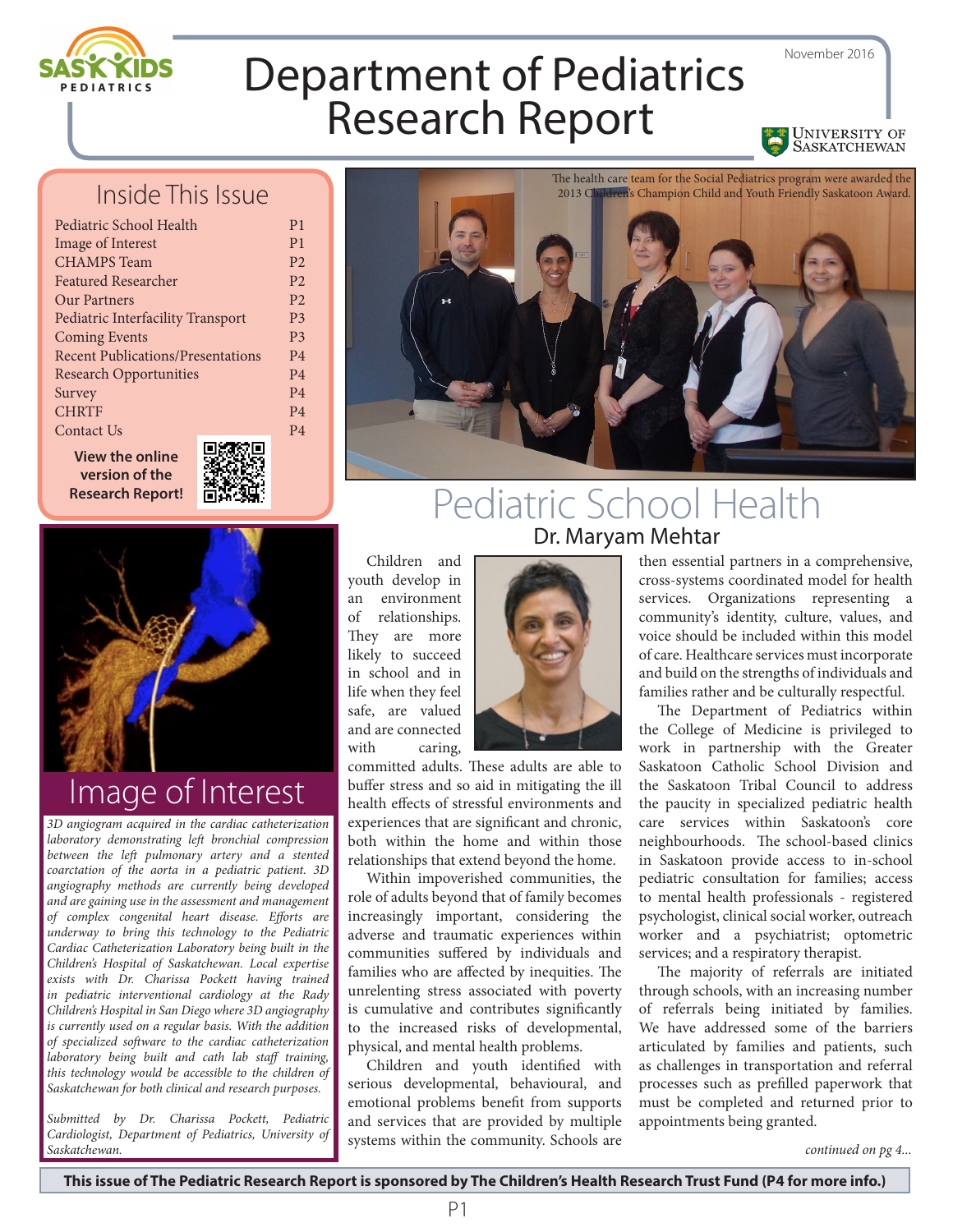## Congratulations to the CHAMPS Research Team

Saskatchewan) research team on their numerous presentations made in 2015-2016.

1. Erlandson, M.C., Runalls S., Wright, K., Kakadeakar, A., Pharis, S., Pockett, C., Tomczak, C.R. Bone density and estimated strength at the radius and tibia in children with congenital heart defects. Presented at the North American Society of Pediatric Exercise Medicine Conference, August 2016.

2. Runalls, S., Tomczak, C.R., Wright, C., Kakadekar, A., Pharis, S., Pockett, C., Erlandson, M.C. Body composition and physical activity levels of children with congenital heart defects. Presented at the Department of Pediatrics Child Health Trainee Research Day March 24th, 2016.

3. Wright, K.D., Oliver, A., Erlandson, M.C., Tomczak, C. 2016. Health anxiety and associated constructs in children and adolescents with congenital heart defects. Presented at World Congress of Behavioural and Congitive Therapies, June 2016.

4. Fries, J., Erlandson, M.C., Hogeweide, E., Fusnik, S., Haykowsky,

Congratulations to the CHAMPS (Children's Health Heart Camp in M.J., Runalls, S., Kakadekar, A., Pharis, S., Pockett, C., Wright, K., Tomczak, C.R., 2016. Reduced aerobic fitness despite healthy body composition in physically active children with congenital heart disease. Medicine and Science in Sports and Exercise. 48(Suppl 1) 5: 1015.

> 5. Fusnik, S., Stickland, M.K., Hogeweide, E., Fries, J., Haykowsky, M.J., Runalls, S., Kakadekar, A., Pharis, S., Pockett, C., Wright, K., Erlandson, M.C., Tomczak, C.R. 2016. Arterial stiffness in physically active children with congenital heart disease and low aerobic fitness. Medicine and Science in Sports and Exercise. 48(Suppl 1) 5: 197.

> 6. Tomczak, C.R., Fusnik, S., Hogeweide, L., Haykowsky, M.J., Stickland, M.K., Runalls, S., Kakadekar, A., Pharis, S., Pockett, C., Erlandson, M.C. 2015. Muscle metaboreflex regulation of arterial blood pressure in children with congenital heart defects. Circulation. 133(Suppl 1): AP040

> 7. Hogeweide, R., Fusnik, S., Fries, J., Haykowsky, M.J., Stickland, M.K., Runalls, S., Kakadekar, A., Pharis, S., Pockett, C., Erlandson, M.C., Tomczak, C.R. 2015. Impaired control of heart rate at rest and slower post-exercise heart rate kinetics in children with congenital heart defects. Circulation. 133(Suppl 1): AP041

## Featured Child Health Researcher

#### Dr. Tracie Risling

Dr. Tracie Risling is an Assistant Professor in the College of Nursing at the University of Saskatchewan. In addition to her faculty appointment, which began in 2010, Dr. Risling maintained a casual practice as a pediatric nurse at Royal University Hospital until this fall, and her program of research is grounded by this practice experience.



Dr. Risling is exploring the intersection of health informatics and patient oriented research through study on patient-centered technologies. This is a dynamic field as technology continues to rapidly permeate and shape healthcare delivery protocols and systems. Dr. Risling began her work in health informatics with study and publication on the application of social media in various aspects of healthcare and professional communication, including a social media assessment tool for family practitioners.

Her current program of research has two technology foci. The first is examining the role of technology in supporting adolescent patients with chronic inflammatory bowel disease (IBD) as they transition from pediatric to adult care providers. Canada has a high rate of

childhood IBD diagnosis and research on healthcare transition (HCT) has demonstrated a greater need for support during this crucial time in a patient's development. In partnership with pediatric and adult experts in IBD, including physicians, clinical nurses, and academics from Alberta, Manitoba, and Saskatchewan, Dr. Risling is leading a multi-project investigation of the transition needs of these patients, and the practitioners that serve them. This research is informed, and supported through a community partnership with the Saskatoon Chapter of Crohn's and Colitis Canada. The planned development of technological solutions to support improved patient and care outcomes for HCT includes a mobile web-based application that will offer both adolescents with IBD, and their caregivers, a unique support mechanism as they engage in key transition activities.

In addition to this work in HCT, Dr. Risling is conducting research on the use of patient portals in Saskatchewan. In collaboration with eHealth Sasktchewan and the pilot delivery of the Citizen Health Information Portal or CHIP, Dr. Risling is exploring the influence of technology on patient empowerment and engagement. Patient portals that are tethered to electronic health record data, as in the CHIP project, provide an electronic means of access to personal health information through a secure web site or portal. Research on how these technologies can deliver increasingly individualized care

*continued on pg 4...*

#### Our Partners: Saskatoon Tribal Council

The Department of Pediatrics is privileged to work in partnership with the Saskatoon Tribal Council (STC), Health and Family Services, to address the paucity in specialized Pediatric health care services within Saskatoon's core

neighbourhoods. STC was a founding partner in the establishment of the St. Mary's Wellness and Education Centre - including the opening of St. Mary's Pediatric Clinic and associated programs. STC's mandate includes working to improve health outcomes and access for First Nations families and working with communities to achieve optimum health and well-being.



#### Clinical Investigator Program (CIP) for Residents

The CIP at the University of Saskatchewan is available to residents enrolled in a Royal College accredited residency program who have interest and potential for a career as a clinician investigator or clinician scientist. CIP offers two streams: A Graduate stream for participants enrolled in a graduate (M.Sc. or Ph.D.) program, and a Postdoctoral Stream for residents who already hold a Ph.D. and are interested in undertaking a structured research program. For further information about CIP, please contact Dr. Alan Rosenberg, alan.rosenberg@usask.ca.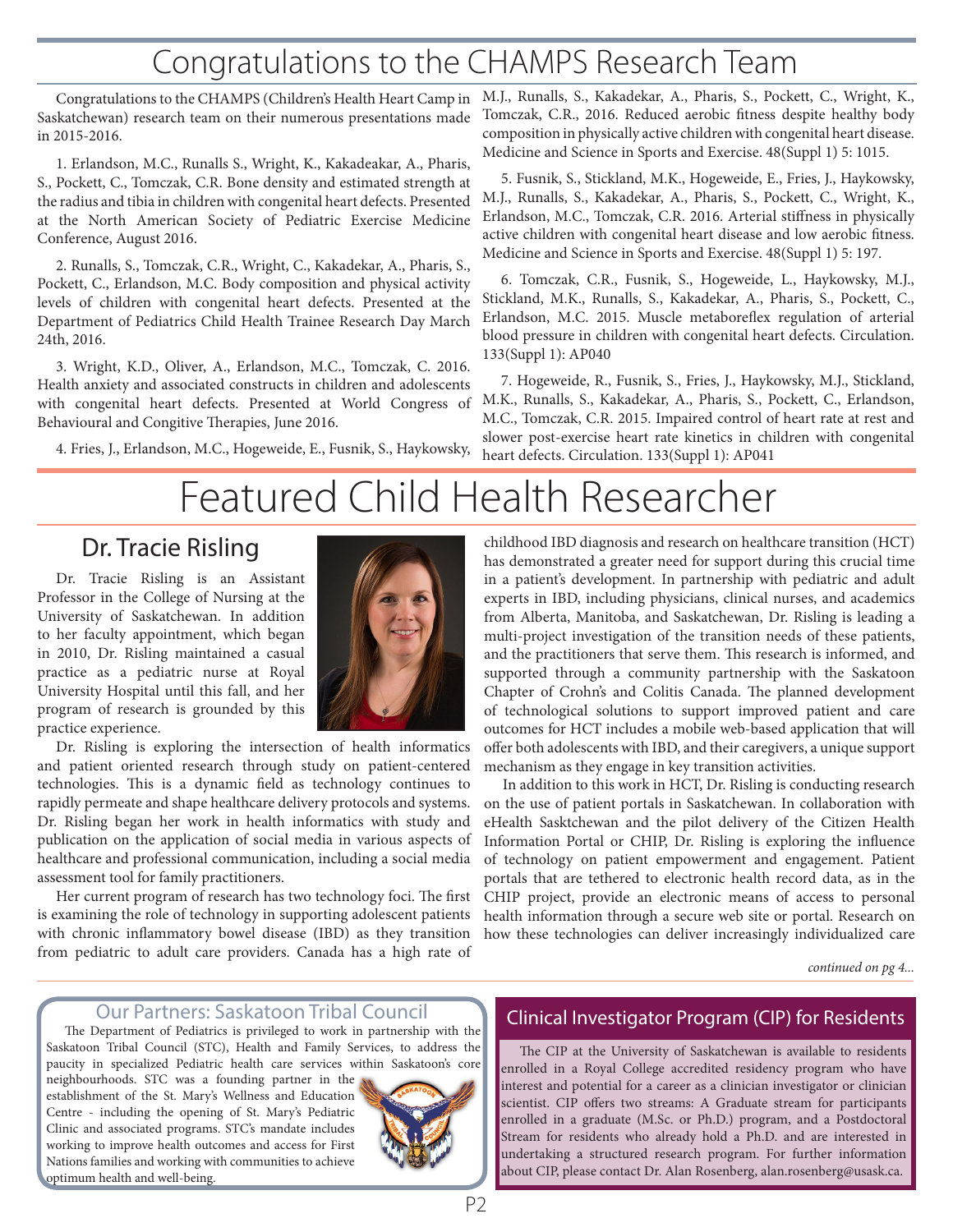## Utilization of PRISM in Pediatric Interfacility Transport

#### Anastasia Zello

Pediatric transport medicine has grown into a specialized discipline since its inception 20 years ago. Despite these advancements, a validated tool that assesses severity of illness during transport has not been developed. Severity of illness scoring is necessary for decision-making regarding pediatric patient disposition as well as for outcome evaluations in clinical transport



practice and for transport research. The Pediatric Risk of Mortality (PRISM) score is the severity of illness score commonly used in the PICU and for transport services in North America. Though validated in the pediatric intensive care unit (PICU), the PRISM tool has not been validated for the transport setting.

To our knowledge, the impact of utilizing the PRISM tool during transport to make predictions about hospital disposition, length of stay (LOS), and how the timing of the scoring impacts its value has

not been explored in a clinical study.

 We retrospectively collected 12 months (2015-2016) of PRISM data scored at two separate times for pediatric inter-facility transports done by our provincial transport team. Time 0 (T0) was the time of the initial call and Time 1 (T1) was when the team arrived to the patient. We compared T0 and T1 to determine if the score changed and how the two times related to hospital disposition and LOS.

There were 169 of 373 patients (45.3%) with a score of 0 at the time of initial call. Among these, 160 (94.7%) had no change in PRISM between T0 and T1; however, the results called to question the PRISM tool's ability to determine disposition because despite the low-risk scores (0), 59.2% were subsequently admitted to PICU, step-down, or observation units.

Because zero scores were predominant in the data, a comparison was done between subjects scoring zero (minimal risk) and those above zero. This demonstrated that PRISM scored at T0 may be slightly better at predicting level of care (p<0.0001 vs. 0.004). However, for LOS, PRISM assessed at the site appears to be a slightly stronger

*continued on pg 4...*



#### Recent Publications & Presentations from U of S Child Health Researchers

. Cervantes MP, Palomino JM, Anzar M, Mapletoft RJ, Adams GP. In vivo and in vitro maturation of oocytes collected from superstimulated wood bison (Bison bison athabascae) during the anovulatory and ovulatory seasons. Anim Reprod Sci. 2016;173:87-96.

. Dart AB, Zappitelli M, Sood MM, Alexander RT, Arora S, Erickson RL, Kroeker K, Soo A, Manns BJ, Samuel SM. Variation in estimated glomerular filtration rate at dialysis initiation in children. Pediatr Nephrol. 2016; Epub ahead of print.

. Froehlich Chow A, Leis A, Humbert L, Muhajarine N, Engler-Stringer R. Healthy Start - Départ Santé: A pilot study of a multilevel intervention to increase physical activity, fundamental movement skills and healthy eating in rural childcare centres. Can J Public Health. 2016;107:e312-e318.

. Hurtubise JL, Marks WN, Davies DA, Catton JK, Baker GB, Howland JG. MK-801-induced impairments on the trial-unique, delayed nonmatching-to-location task in rats: effects of acute sodium nitroprusside. Psychopharmacology (Berl). 2016. Epub ahead of print.

. Janzen B, Karunanayake C, Rennie D, Pickett W, Lawson J, Kirychuk S, Hagel L, Senthilselvan A, Koehncke N, Dosman J, Pahwa P, Saskatchewan Rural Health Study Team. Gender differences in the association of individual and contextual exposures with lung function in a rural Canadian population. Lung. 2016. Epub ahead of print.

. Novakovic P, Harding JC, Ladinig A, Al-Dissi AN, MacPhee DJ, Detmer SE. Relationships of CD163 and CD169 positive cell numbers in the endometrium and fetal placenta with type 2 PRRSV RNA concentration in fetal thymus. Vet Res. 2016 Aug 5;47:76.

. Nutrition Working Group, O'Connor DL, Blake J, Bell R, Bowen A, Callum J, Fenton S, Gray-Donald K, Rossiter M, Adamo K, Brett K, Khatri N, Robinson N, Tumback L, Cheung A. Canadian consensus on female nutrition: Adolescence, reproduction, menopause, and beyond. J Obstet Gynaecol Can. 2016;38:508-554.

. Silva S, Baxter-Jones A, Maia J. Fat mass centile charts for Brazilian children and adolescents and the identification of the roles of socioeconomic status and physical fitness on fat mass development. Int J Environ Res Public Health. 2016;13:151.

. Toews K, Cummings JA, Zagrodney JL. Mother blame and the just world theory in child sexual abuse cases. J Interpers Violence. 2016. Epub ahead of print.

. Widger K, Davies D, Rapoport A, Vadeboncoeur C, Liben S, Sarpal A, Stenekes S, Cyr C, Daoust L, Grégoire MC, Robertson M, Hodgson-Viden H, Laflamme J, Siden H, Pediatric palliative care in Canada in 2012: A cross-sectional descriptive study. CMAJ. 2016;4:E562-E568.